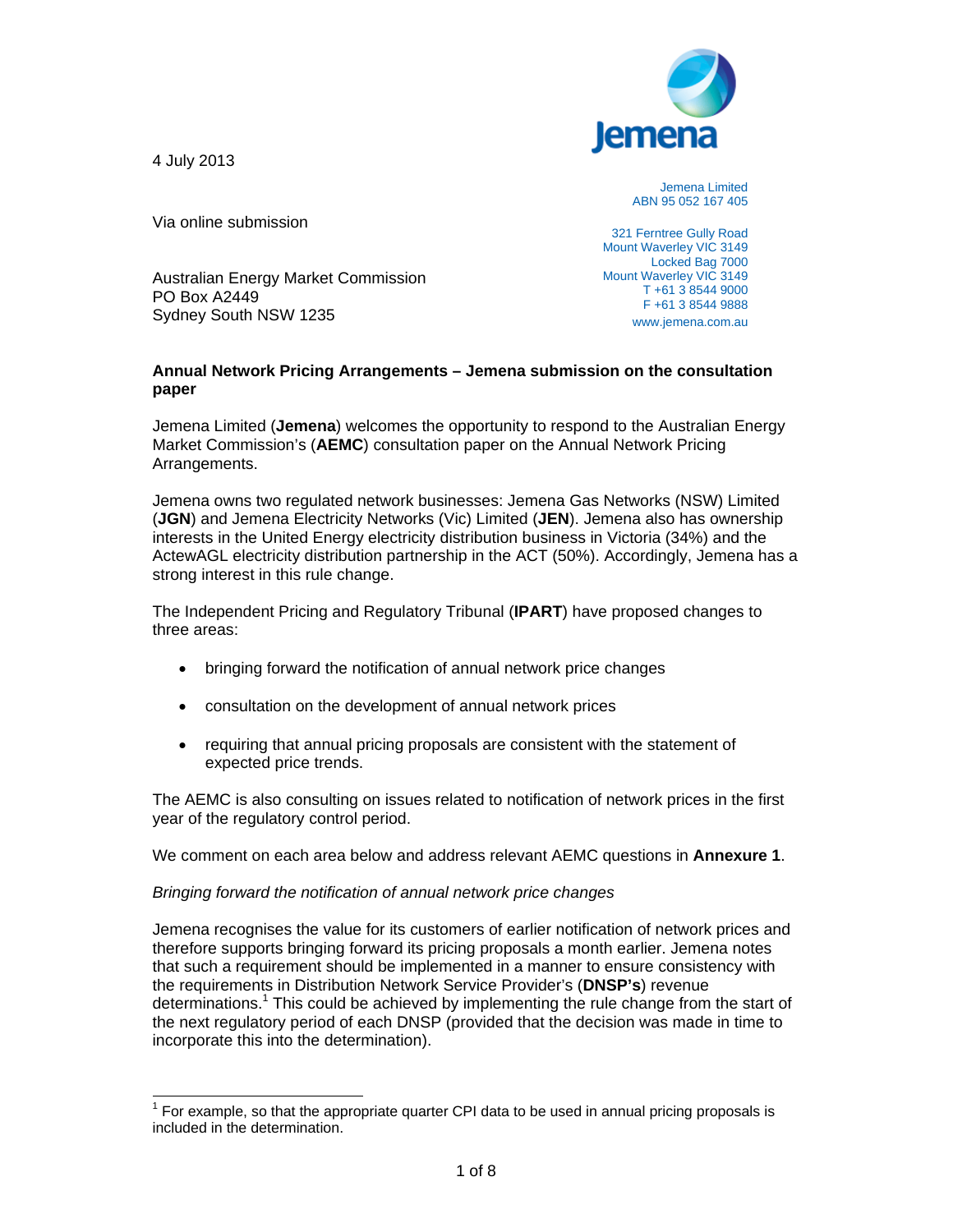To ensure benefit to stakeholders is realised, the earlier provision of pricing proposals by DNSP's would need to be accompanied by a requirement for the Australian Energy Regulator (**AER**) to approve the network prices earlier.

#### *Consultation on the development of annual network prices*

Jemena notes that IPART's proposed solution is for the AER to develop guidelines on the development of the statement of expected price trends. These guidelines would establish how a DNSP would consult when developing and changing the statement. The AEMC's consultation paper goes further to explore potential consultation on the annual network pricing proposals.

Jemena considers that the final consultation requirements should not be mandated and should instead allow DNSPs flexibility to respond to customer and stakeholder needs. Consultation requirements should be driven by the degree that stakeholders want to be informed, their capacity to engage and be proportional to the value derived. Jemena notes that different jurisdictions currently have different practices and varying degrees of customer expectations. It would be appropriate to allow consultation that is fit for purpose for each DNSP's customer base.

In particular, the AEMC should be mindful of the time and administrative burden on all stakeholders should significant and prescriptive consultation be introduced into the annual pricing proposal process. Incorporating formal written consultation periods is unlikely to be in stakeholders' best interests. It would necessitate bringing forward the timetable and result in the need for more forecasts and estimates, rather than actuals, to be used in the prices initially consulted on.

Jemena considers the use of specific stakeholder consultative committees (or equivalent) run by the DNSP to be the most effective means of consultation. JEN used such a forum during the setting of 2013 network prices. The use of such a forum is able to extract the benefits sought at a lower administrative burden than a formal and time-consuming published consultation seeking written responses.

Jemena has provided the membership of its stakeholder consultative committee in **Annexure 2**.

#### *Consistency between the statement of expected price trends and annual proposals*

Jemena considers there may be some benefit from the AER providing guidance on key elements to be included in a statement of expected price trends. This could improve consistency across DNSPs and assist stakeholder engagement.

However, it would not be appropriate to make approval of a DNSP's pricing proposal contingent on how accurately it tracks the statement. A workable solution would be for DNSPs to explain within their annual pricing proposals any differences between the statement and that proposal.

The trends in the statement are for periods up to five years in advance, and no DNSP has perfect foresight of the events that will transpire over that time horizon. A DNSP will base the statement on the best information it has available to it at the time. Pricing proposals must also comply with the allowed price path established under the AER's five year price determination, as well as the NER. Complying with these may in of themselves be a reason for divergence from the statement.

There are benefits to retaining flexibility to vary from the statement. For example, there could be policy, law or rule changes within a determination period which would result in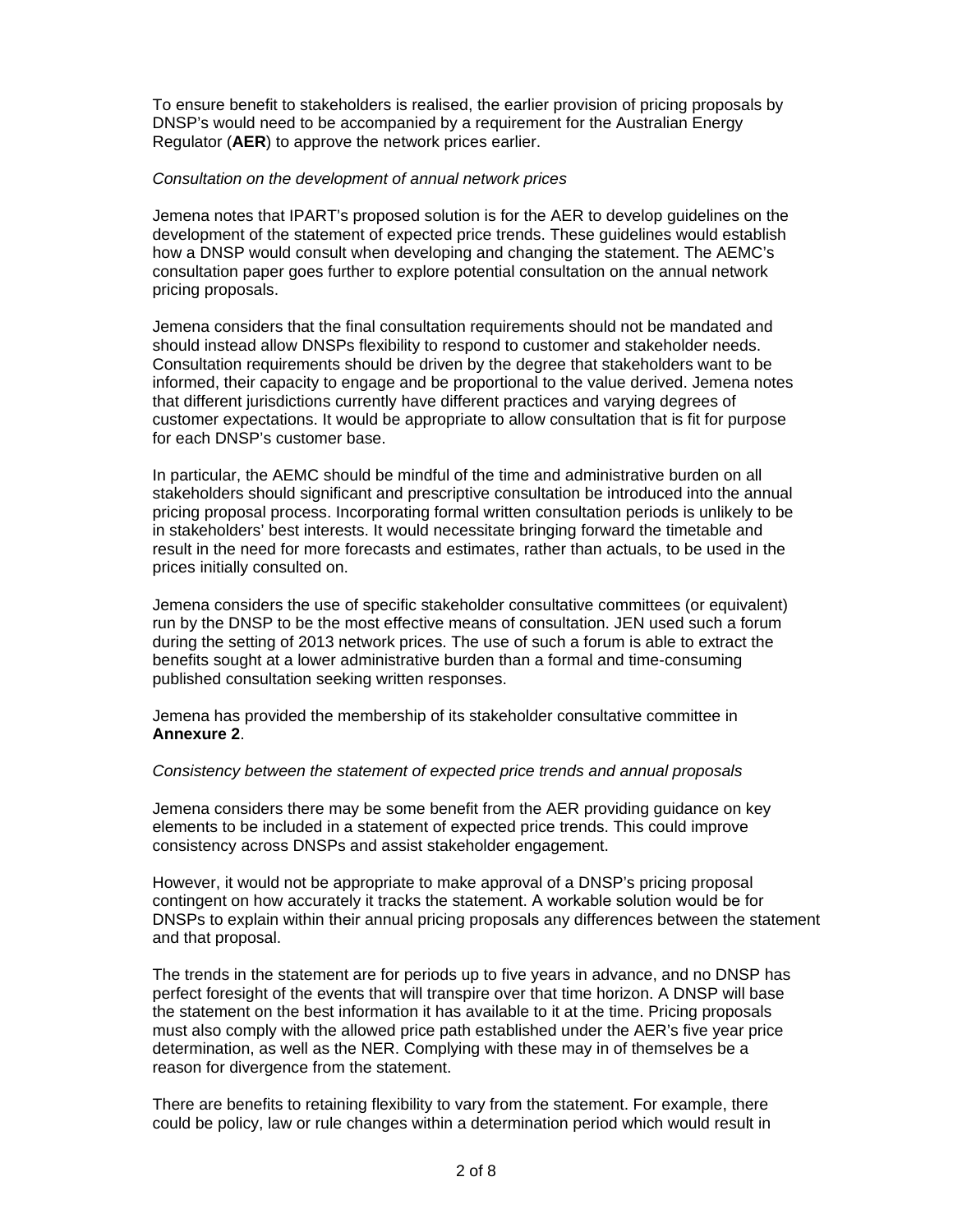divergence between the statement and annual pricing proposals. In Victoria for example, DNSPs would not have had foresight of the policy intricacies and timing of the Victorian government policy decision to implement a prescribed model for flexible pricing.

An approach where DNSPs explain any variance between the statement and annual pricing proposal would be analogous to the approach that the AEMC adopted for the pricing proposal would be analogous to the approach that the AEMC adopted for the<br>guidelines now being implemented by the Australian Energy Regulator's (**AER's**) better regulation program; the AER is not bound by the guidelines but, if the AER makes a distribution determination that is not in accordance with the guideline, the AER must state the reasons for departing from it.<sup>2</sup>

### *Notification of network prices in the first year of the regulatory control period*

Jemena supports starting the determination process earlier to enable stakeholders to Jemena supports starting the determination process earlier to enable stakeholders to<br>obtain earlier visibility of prices in the first year of a regulatory period. This would maximise the benefits of the rule change. Jemena considers that it would not be appropriate to the benefits of the rule change. Jemena considers that it would not be appropriate to<br>shorten the timing of the determination process given this was only recently extended by the Economic Regulation of Network Service Providers rule change and was done so to incorporate the myriad of changes within it.

If you wish to discuss the submission please contact me on (03) 8544 9053 or at robert.mcmillan@jemena.com.au

Yours sincerely

 $\boldsymbol{\mathcal{Z}}$ 

**Robert McMillan** General Manager Regulation Jemena Limited

 $\overline{a}$ 

 $\overline{a}$ 

 $\overline{a}$ 

 $\overline{a^2}$  Nation nal Electricity y Rules sect ion 6.2.8(c).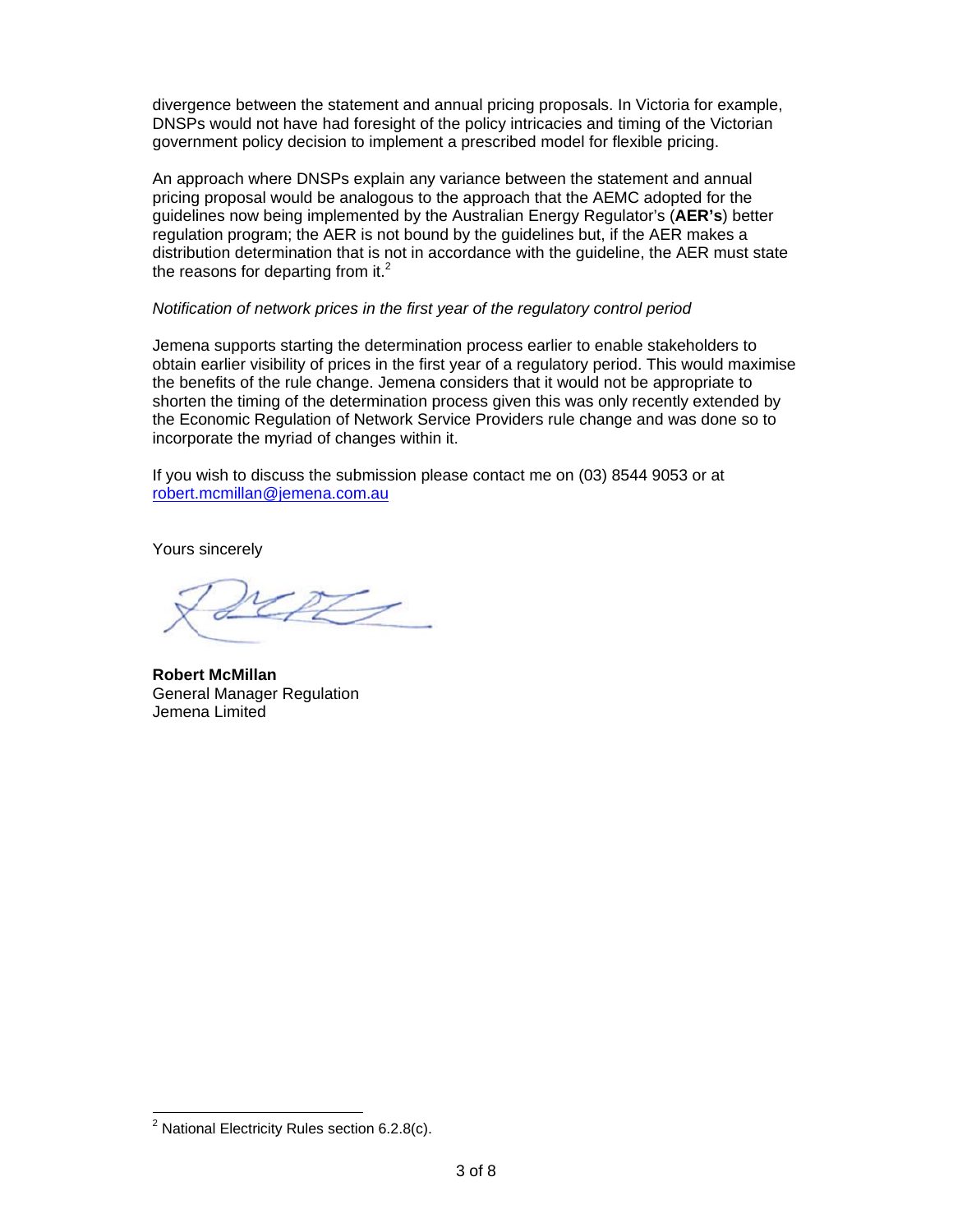# **Annexure 1. Jemena response to AEMC questions.**

| <b>AEMC</b> question                                                                                                                                                                                                                                                 | Jemena response                                                                                                                                                                                                                                                                                                                                                                                                                                                                                                                                                                                   |  |
|----------------------------------------------------------------------------------------------------------------------------------------------------------------------------------------------------------------------------------------------------------------------|---------------------------------------------------------------------------------------------------------------------------------------------------------------------------------------------------------------------------------------------------------------------------------------------------------------------------------------------------------------------------------------------------------------------------------------------------------------------------------------------------------------------------------------------------------------------------------------------------|--|
| <b>Assessment Framework</b>                                                                                                                                                                                                                                          |                                                                                                                                                                                                                                                                                                                                                                                                                                                                                                                                                                                                   |  |
| 1. Is the assessment framework<br>presented in this consultation paper<br>appropriate for assessing this rule change<br>request?                                                                                                                                     | Jemena broadly supports the assessment framework.                                                                                                                                                                                                                                                                                                                                                                                                                                                                                                                                                 |  |
| <b>Impact on NSPs</b>                                                                                                                                                                                                                                                |                                                                                                                                                                                                                                                                                                                                                                                                                                                                                                                                                                                                   |  |
| 2. Are there any other key dates or inputs<br>in the pricing process for TNSPs and<br>DNSP <sub>s</sub> ?                                                                                                                                                            | The AEMC should also bear in mind that in Victoria:<br>Notification of licence fees which are a pass through amount are received from the Essential Services Commission<br>$\bullet$<br>in October of each year.                                                                                                                                                                                                                                                                                                                                                                                  |  |
|                                                                                                                                                                                                                                                                      | JEN's regulatory determination requires use of September CPI data which becomes available in October of each<br>$\bullet$<br>year. The implementation of any rule change would therefore need to ensure there is no conflict between the rule<br>requirements and the applicable determination.                                                                                                                                                                                                                                                                                                   |  |
| 3. Other than the question of timing, are<br>there any other differences in the<br>regulatory arrangements in Victoria which<br>are relevant for the purposes of this rule<br>change request?                                                                        | JEN complies with its use of system agreement (UoSA). This includes obligations to notify the retailer of:<br>any new tariff structures to retailers by 30 September each year – this is a requirement from our UoSA that any new<br>$\bullet$<br>tariff or tariff structure is notified to retailers three months prior to its implementation (UoSA Clause 9.8 (i))<br>the proposed new prices within two business days of submitting the proposal to the AER (UoSA Clause 9.8 (c))<br>٠<br>the prices approved by the AER within two business days of this being approved (UoSA Clause 9.8 (c)) |  |
| 4. What are the risks in requiring TNSPs<br>and in particular, DNSPs to publish their<br>annual prices earlier than currently<br>required? What are the consequences of<br>these risks and can these risks be<br>adequately managed if the proposed rule<br>is made? | Earlier publication of the pricing proposal would potentially require the use of more estimates and forecasts. This has the<br>effect of potentially reducing the accuracy of the prices and the need for over and under recovery true-ups in subsequent<br>periods.                                                                                                                                                                                                                                                                                                                              |  |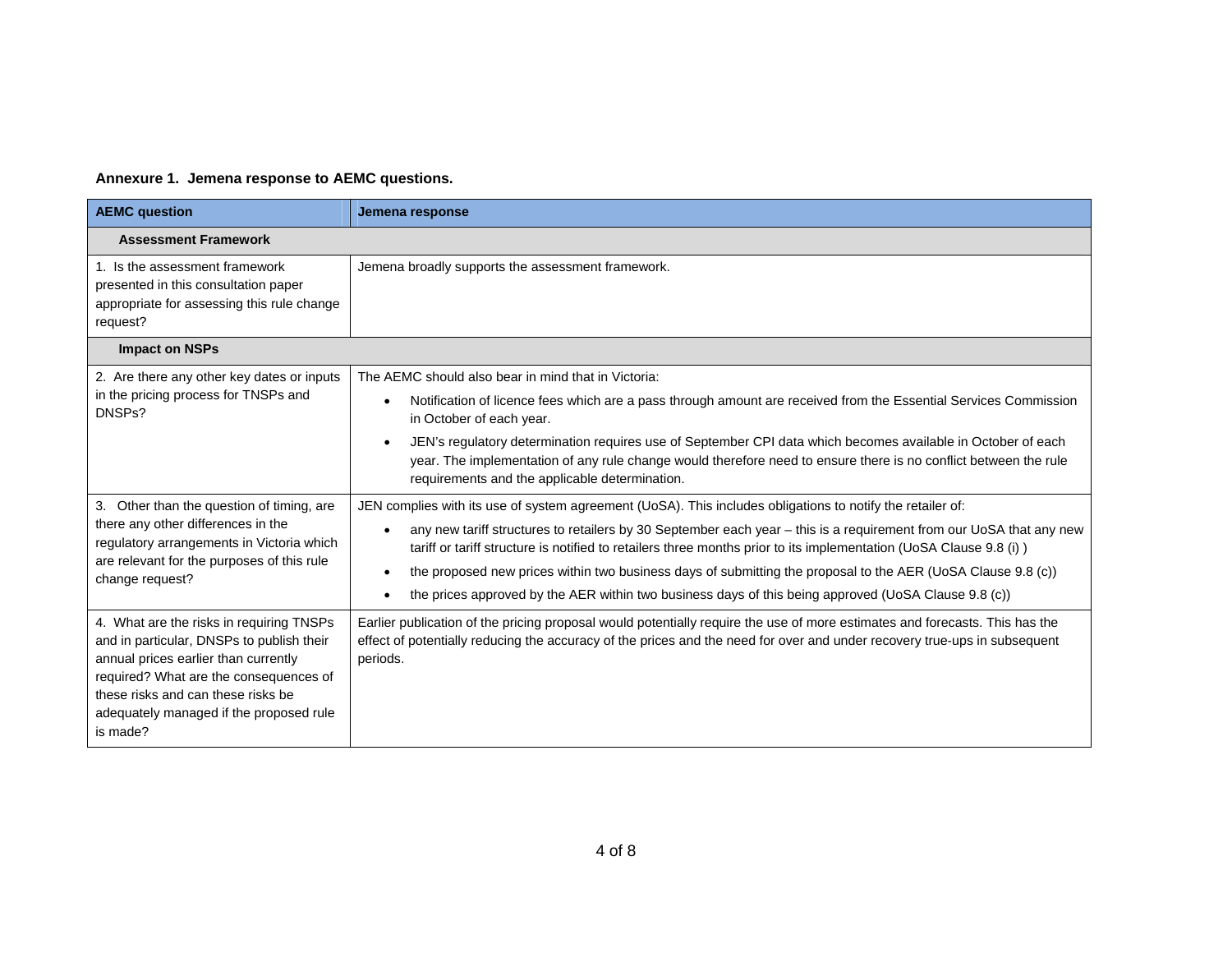| <b>AEMC question</b>                                                                                                                                                         | Jemena response                                                                                                                                                                                                                             |  |
|------------------------------------------------------------------------------------------------------------------------------------------------------------------------------|---------------------------------------------------------------------------------------------------------------------------------------------------------------------------------------------------------------------------------------------|--|
| Role of and impact of the AER                                                                                                                                                |                                                                                                                                                                                                                                             |  |
| 5. Should the AER have a set timeframe<br>in which to assess all DNSP annual<br>pricing proposals?                                                                           | Having a set timeframe for the AER to assess DNSPs' annual pricing proposals would ensure the AER focuses on the key<br>areas of importance. It would also be necessary to ensure the benefits of the proposed rule change can be realised. |  |
| 6. Is anything else involved in the AER<br>approving a DNSP's annual pricing<br>proposal? How much time should be<br>allocated to the AER for this<br>assessment/approval?   |                                                                                                                                                                                                                                             |  |
| Impact on jurisdictional regulators and retailers                                                                                                                            |                                                                                                                                                                                                                                             |  |
| 7. How much time do retailers and<br>jurisdictional regulators require for<br>notification of network prices before<br>finalising retail tariffs and notifying<br>customers? |                                                                                                                                                                                                                                             |  |
| 8. Is the proposed notification of two<br>months sufficient?                                                                                                                 |                                                                                                                                                                                                                                             |  |
| Consultation on development of network prices                                                                                                                                |                                                                                                                                                                                                                                             |  |
| 9. What type of consultation on level and<br>structure of network prices would be<br>useful to consumers/consumer groups<br>and what benefit would there be?                 |                                                                                                                                                                                                                                             |  |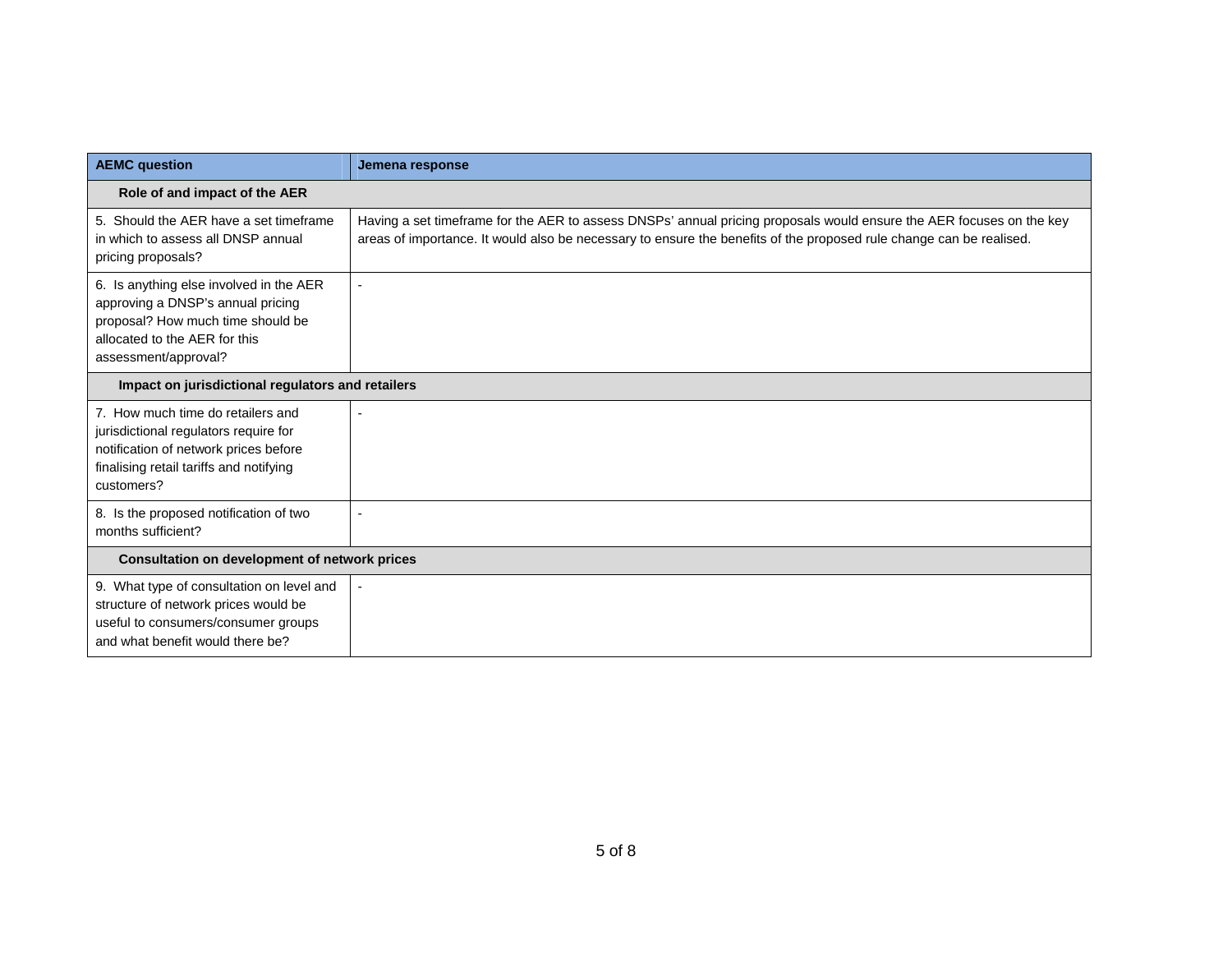| <b>AEMC</b> question                                                                               | Jemena response                                                                                                                                                                                                                                                                                                                                                                                                                                                                                                                                                                                                                                                                                                                                             |
|----------------------------------------------------------------------------------------------------|-------------------------------------------------------------------------------------------------------------------------------------------------------------------------------------------------------------------------------------------------------------------------------------------------------------------------------------------------------------------------------------------------------------------------------------------------------------------------------------------------------------------------------------------------------------------------------------------------------------------------------------------------------------------------------------------------------------------------------------------------------------|
| 10. How much scope would there be for<br>consultation on proposed annual network<br>prices?        | Jemena considers that consultation requirements should not be mandated. This would enable flexibility to ensure that<br>consultation requirements that meet stakeholders' needs can be developed. For example, consulting on annual price<br>changes within a DNSP's stakeholder consultative committee (or equivalent) might provide the right balance between<br>providing stakeholders the information and input they want and value without creating an overwhelming administrative<br>burden.                                                                                                                                                                                                                                                          |
|                                                                                                    | Any introduction of a formal written consultation would significantly increase administrative burden for all stakeholders. This<br>is especially the case in Victoria, where there are five electricity DNSPs for which consumers would have to respond to. It<br>would also substantially increase the time before the start of the regulatory period in which the annual pricing process would<br>begin. Assuming a reasonable consultation period and opportunity to take respondent views into account (and demonstrate<br>how this has been done), this would necessitate bringing forward the beginning of the process by at least two months. This<br>would increase the amount of forecasts required and change the applicable CPI data to be used. |
| Statement of expected price trends                                                                 |                                                                                                                                                                                                                                                                                                                                                                                                                                                                                                                                                                                                                                                                                                                                                             |
| 11. How useful is the current statement<br>of expected price trends to retailers and<br>consumers? |                                                                                                                                                                                                                                                                                                                                                                                                                                                                                                                                                                                                                                                                                                                                                             |
| 12. What influences the statement of<br>expected price trends?                                     |                                                                                                                                                                                                                                                                                                                                                                                                                                                                                                                                                                                                                                                                                                                                                             |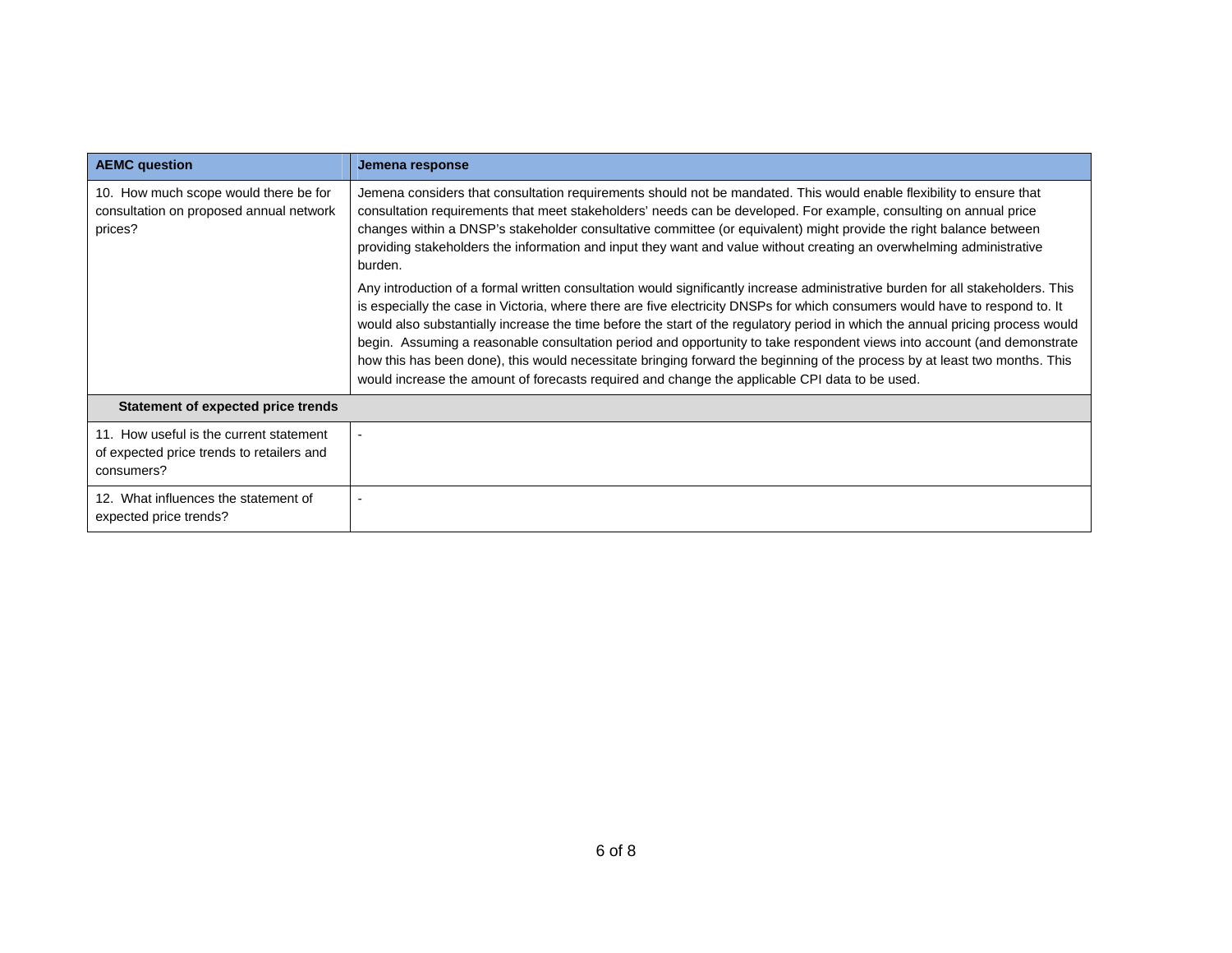| <b>AEMC question</b>                                                                                                                                           | Jemena response                                                                                                                                                                                                                                                                                                                                                                                                                                                                                      |
|----------------------------------------------------------------------------------------------------------------------------------------------------------------|------------------------------------------------------------------------------------------------------------------------------------------------------------------------------------------------------------------------------------------------------------------------------------------------------------------------------------------------------------------------------------------------------------------------------------------------------------------------------------------------------|
| 13. Should a DNSP's approval of its<br>annual prices be linked to how accurately<br>it can track the statement?                                                | As noted above, Jemena does not support making approval of a DNSP's pricing proposal contingent on how accurately it<br>tracks the statement of expected price trends. It would instead be appropriate for DNSPs to explain within its annual pricing<br>proposal any differences between the statement and that proposal.                                                                                                                                                                           |
|                                                                                                                                                                | A DNSP will base the statement on the best information it has available to it at the time, but does not have perfect foresight.<br>Pricing proposals must also comply with price controls or revenue allowance established under the AER's five year<br>determination as well as the NER. Complying with these may in of themselves be a reason for divergence from the<br>statement.                                                                                                                |
|                                                                                                                                                                | There could be policy, law or rule changes within a determination period which would result in divergence between the<br>statement and annual pricing proposals. In Victoria for example, DNSP's would not have had foresight of the policy<br>intricacies and timing of the Victorian government policy decision to implement flexible pricing.                                                                                                                                                     |
|                                                                                                                                                                | Additionally, were approval to be linked to how accurately the annual prices tracked the statement, there would be an<br>undesirable incentive on DNSP's to produce vague statements to minimise the potential for inconsistencies. Such incentives<br>would be counter to the aim of the proposal to provide stakeholders with clear, useful and timely information.                                                                                                                                |
|                                                                                                                                                                | There is also an interaction with the proposed AER guidelines on what DNSPs should include in the statement of expected<br>price trends. Should the AER include specific details of what is to be included in the statement, and were a DNSP's approval<br>of annual prices to be linked to the accuracy of that statement, then this would effectively enable the AER to micromanage<br>the pricing proposals. This is despite DNSPs having the deeper understanding of its business and customers. |
|                                                                                                                                                                | Jemena considers that DNSPs should, as best practice, explain any differences between the statement and annual pricing<br>proposals. This would facilitate transparency and understanding of network prices and be consistent with the AEMC's<br>approach that requires the AER to explain variances between its determinations and the relevant guidelines.                                                                                                                                         |
| Initial year network pricing                                                                                                                                   |                                                                                                                                                                                                                                                                                                                                                                                                                                                                                                      |
| 14. What are the key dates in the initial<br>year pricing process of TNSPs and<br>DNSPs?                                                                       | -                                                                                                                                                                                                                                                                                                                                                                                                                                                                                                    |
| 15. What is the best option to manage<br>the first year pricing issue? Is it necessary<br>to keep timings for the first year and<br>subsequent years the same? | Jemena would support bringing forward the determination process to begin earlier so as to accommodate the provision of<br>network price information to customers/stakeholders earlier. Jemena does not consider that shortening the determination<br>process would be a proportionate response to the issue identified given the total length of the determination process was<br>subject to significant consultation to accommodate the new network regulation rules.                               |